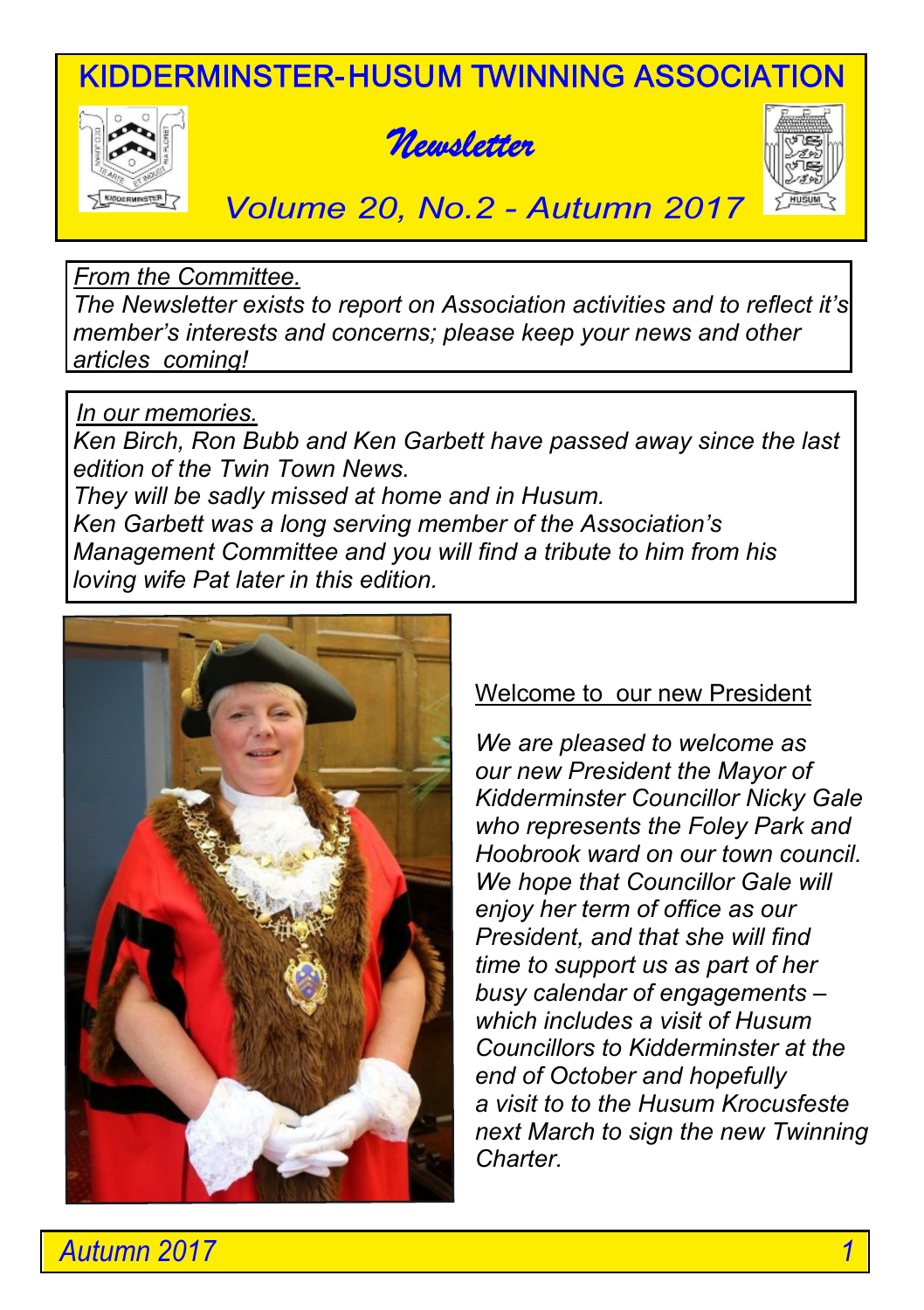#### **Quiz evening 10th February 2017 at Kidderminster Cricket Club.**

After a slow start on ticket sales, they escalated rapidly ending up at over 90, which was excellent. With teams ranging from 4 to 6 people the room was full of noise and chatter, so many members, friends, family and groups from other

clubs and associations.

 The Quiz master was Bob Hill ably assisted by his wife Anne, a good quiz as usual with a range of questions to test all our memories and abilities and general knowledge.

The winning team was led by Pauline Geddie, followed very closely by the next few teams, then the rest of us followed at a slower rate, but of course no 'nil point'.

 The supper of fish and chips from "Our Plaice", on Comberton Hill, was its usual excellent standard.

The raffle raised £163.00, and the whole evening raised £375.20 for the Association. Thanks to everyone who helped make the evening such a success, we had compliments from many of our participants for organising an enjoyable event.

Pat and Ken Garbett Social Committee.

### **Annual General Meeting March 29th .**

 Our Annual General Meeting in March (what a long time ago that seems!) was the usual brief business agenda with reports from all the groups and re - election en bloc of the management committee.





 This was followed by an illuminating talk about harps by Sue Beeston complete with demonstrations and lovely playing for us whilst we enjoyed the delicious buffet supper prepared for us by the Social Committee.

With a good attendance of 28, it was an excellent social occasion and a chance for the new Town Clerk, Tony Beirne, to put a few faces to names.







*Autumn 2017 2*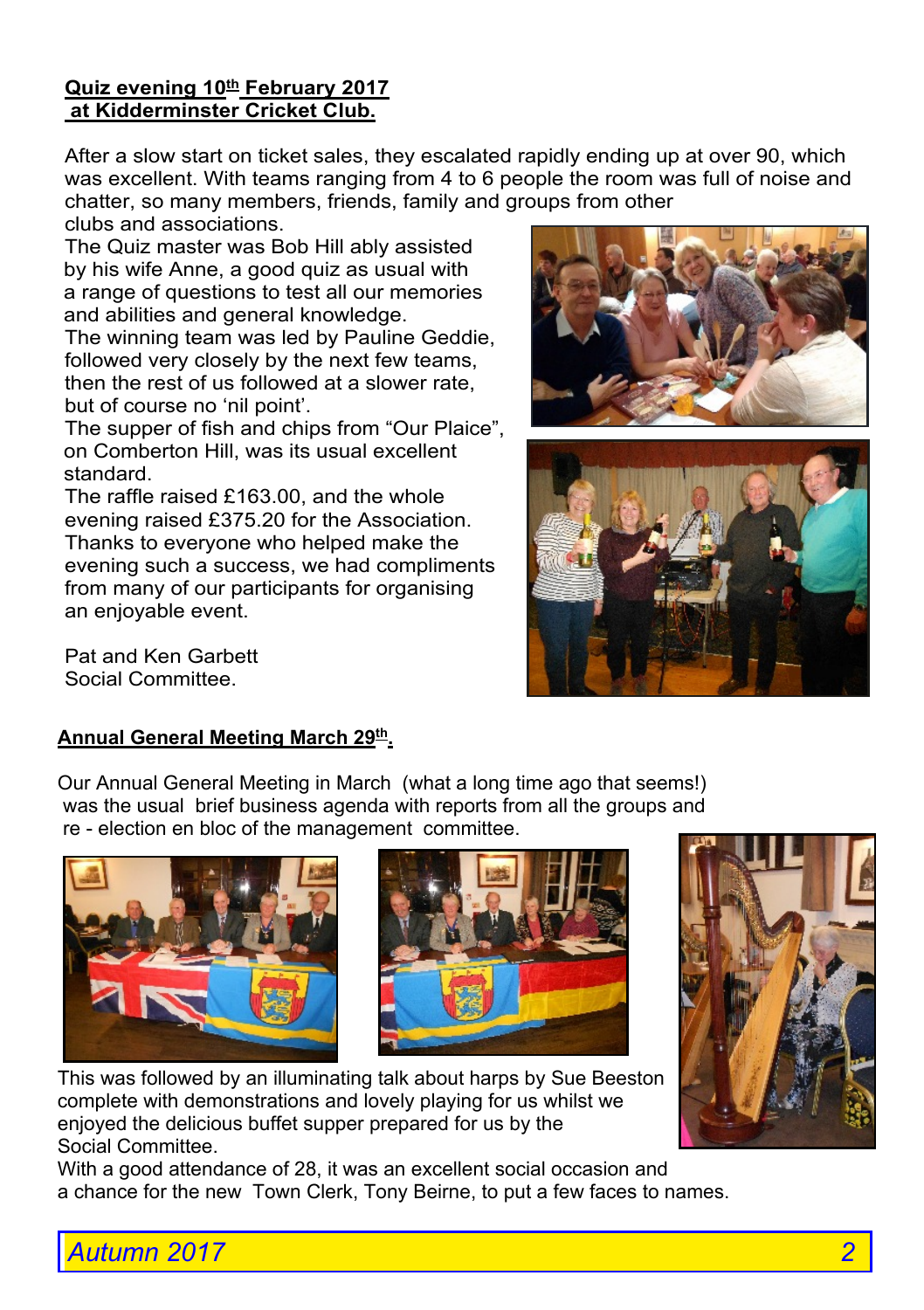#### **Visit of the Adult German class to the Krokusbltüenfest in Husum March 2017**

On March 17<sup>th</sup>, a group of "pupils" from our Tuesday evening German class, Pennie, Stephen, Julia, Sue C, Sue G.and myself set off for Birmingham Airport and our journey to Husum for the Annual Crocus Festival. We were joined by Jane and Jim in Hamburg and by Hilary and Geoff who were already in Husum. On our arrival we were met by Anne-Marie Leather, Marketta Weßler and our hosts from the Volkshochscule English class who had kindly offered to look after us for the weekend. Our main concern - had we brought enough warm clothes??





 Wearing all our layers to combat the biting wind, we met up in the town centre in the brilliant sunshine the following morning for the crowning of the Krokus Queen and a welcome Pharisaer before walking through the Schlosspark to wonder at the beautiful purple carpet of millions of crocuses.

 In the afternoon we were taken on a fascinating guided walk by Anne-Marie around the town and, in particular, to visit all the places associated with Theodor Storm, 2017 being the bi-centenary of his birth.

 Our day was completed with a delicious meal at the Roter Haubarg Restaurant in Witzwort where Sue Cowen's host dressed in her local costume.



 On Sunday we spent an enjoyable few hours (out of the rain!) at the Multimar Museum in Tönning and in the evening we met up at the Volkshochscule for a buffet supper. Rainer Maas made a truly heartfelt speech about the long standing friendships between Kidderminster and Husum and, together with Pennie, I thanked our hosts for their kindness and hospitality over the weekend.

We look forward to being able to invite members of the Volkshochschule English class to visit us in Kidderminster in the near future.

Many thanks to Tom and the Boys' Brigade mini bus for taking us to and from Birmingham airport.

Pauline Geddie

| On the Horizon in 2017 & 2018         |                                                   |
|---------------------------------------|---------------------------------------------------|
| October 2017                          | Visit of 9 of Husum Town Councillors to           |
| $27^{th} - 30^{th}$                   | Kidderminster                                     |
| December 2017<br>First week of Advent | Possible Churches representatives visit to Husum. |
| March 2018                            | Association Annual General Meeting                |
| $14th$ ?                              | Visit of Kidderminster's Mayor to the Husum       |
| $23^{rd} - 26^{th}$                   | Krokusfeste to sign the new Twinning Charter.     |
| July 2018                             | Gardeners visit to Husum                          |
| $6^{th} - 9^{th}$ ?                   | Possible Husum Verein visit to Kidderminster.     |

 *Autumn 2017*